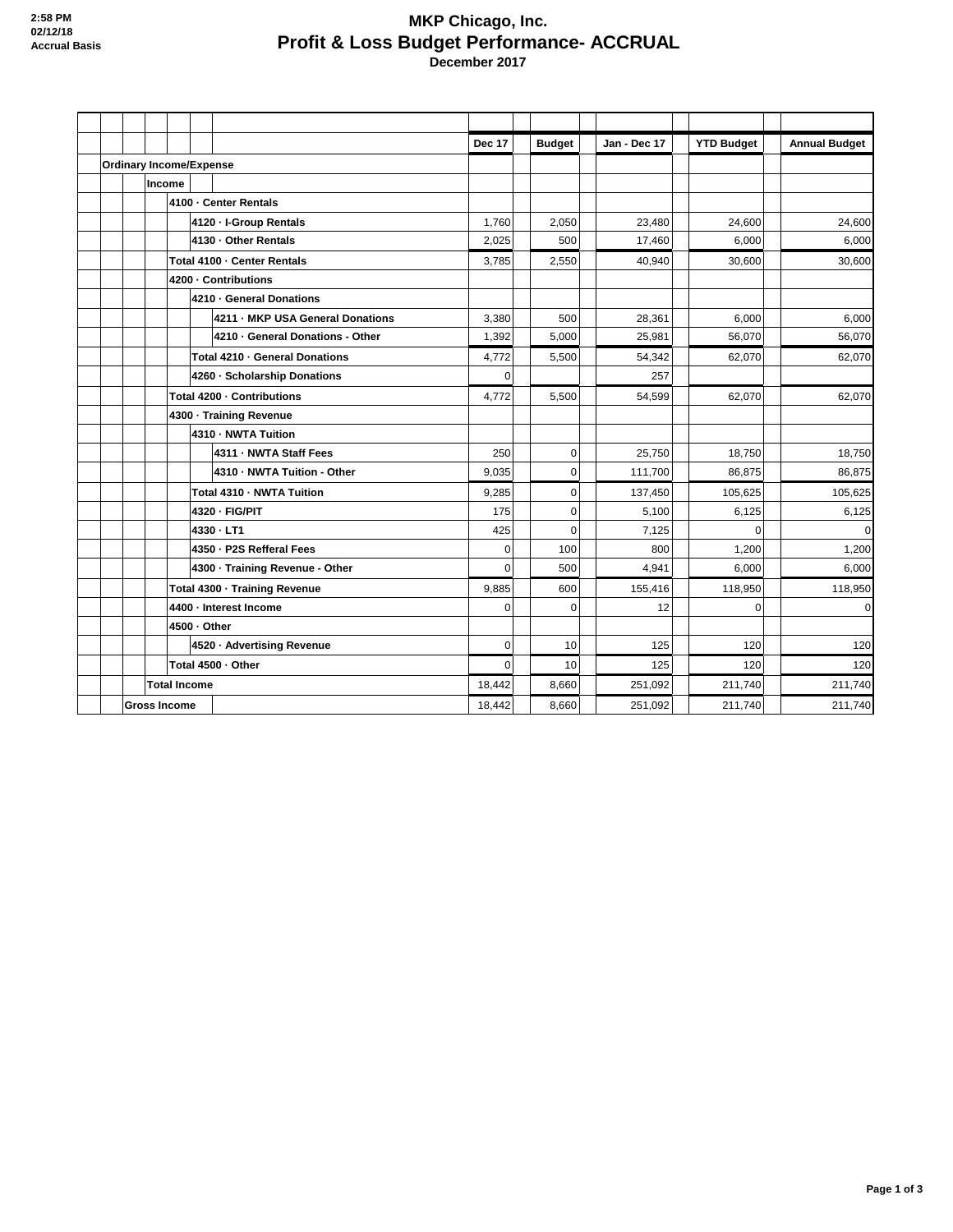## **MKP Chicago, Inc. Profit & Loss Budget Performance- ACCRUAL December 2017**

|                   |                            |                            |                                            | Dec 17      | <b>Budget</b>  | Jan - Dec 17 | <b>YTD Budget</b> | <b>Annual Budget</b> |
|-------------------|----------------------------|----------------------------|--------------------------------------------|-------------|----------------|--------------|-------------------|----------------------|
|                   |                            | <b>Expense</b>             |                                            |             |                |              |                   |                      |
|                   |                            |                            | 6000 - Center Expense                      |             |                |              |                   |                      |
|                   |                            |                            | 6010 · Building Repairs                    | $\mathbf 0$ | 25             | 1,561        | 300               | 300                  |
|                   |                            |                            | 6040 · Equipment & Maintenance             | 1,100       | 80             | 4,864        | 960               | 960                  |
|                   |                            |                            | $6050 - Rent$                              | 3,770       | 3,770          | 45,241       | 45,241            | 45,241               |
|                   |                            |                            | 6060 - Utilities                           | 834         | 650            | 10,236       | 7,800             | 7,800                |
|                   |                            |                            | Total 6000 - Center Expense                | 5,704       | 4,525          | 61,902       | 54,301            | 54,301               |
|                   |                            |                            | 6100 - Fund Raising Expense                |             |                |              |                   |                      |
|                   |                            |                            | 6110 · Printing & Mailings                 | 1,066       | $\mathbf 0$    | 2,214        | 2,200             | 2,200                |
|                   |                            |                            | 6100 - Fund Raising Expense - Other        | 0           | 300            | 2,634        | 3,600             | 3,600                |
|                   |                            |                            | Total 6100 - Fund Raising Expense          | 1,066       | 300            | 4,848        | 5,800             | 5,800                |
|                   |                            |                            | 6200 - Operating Expense                   |             |                |              |                   |                      |
|                   |                            |                            | 6210 · Accounting Fees                     | 1,437       | 1,417          | 17,972       | 17,000            | 17,000               |
|                   |                            |                            | 6215 · Bank and Credit Card Fees           | 450         | 370            | 4,949        | 4,440             | 4,440                |
|                   |                            |                            | 6220 - Conferences & Meetings              | 0           | $\mathbf 0$    | 2,072        | 1,175             | 1,175                |
|                   |                            |                            | 6223 - Legal Fees                          | 0           | $\mathbf 0$    | $-2,000$     | $\mathbf 0$       | $\mathbf 0$          |
|                   |                            |                            | 6230 - Office Supplies                     | 52          | 150            | 1,560        | 1,800             | 1,800                |
|                   |                            |                            | 6235 - Payroll Expenses.                   |             |                |              |                   |                      |
|                   |                            |                            | 6236 - Health Insurance                    | 150         |                | 1,350        |                   |                      |
|                   |                            |                            | 6235 - Payroll Expenses. - Other           | 3,879       | 4,047          | 47,212       | 48,559            | 48,559               |
|                   |                            |                            | Total 6235 · Payroll Expenses.             | 4,029       | 4,047          | 48,562       | 48,559            | 48,559               |
|                   |                            |                            | 6245 - Permits & Fees                      | 21          | $\mathbf 0$    | 36           | 317               | 317                  |
|                   |                            |                            | 6250 - Postage & Shipping                  | 38          | 40             | 456          | 480               | 480                  |
|                   |                            |                            | 6255 - Software and Services               | 0           | 0              | 532          | 627               | 627                  |
|                   |                            |                            | 6260 · Telephone, Email & Internet         |             |                |              |                   |                      |
|                   |                            |                            | 6261 - CellPhone - Office                  | 100         | 100            | 1,200        | 1,200             | 1,200                |
|                   |                            |                            | 6260 - Telephone, Email & Internet - Other | 207         | 200            | 2,713        | 2,400             | 2,400                |
|                   |                            |                            |                                            | 307         | 300            | 3,913        | 3,600             | 3,600                |
|                   |                            |                            | Total 6260 - Telephone, Email & Internet   |             |                |              |                   |                      |
|                   |                            |                            | Total 6200 - Operating Expense             | 6,334       | 6,324          | 78,052       | 77,998            | 77,998               |
|                   |                            |                            | 6300 - Training Expenses                   |             |                |              |                   |                      |
|                   |                            |                            | 6320 - NWTA Food Expenses                  | 0           | 0              | 8,656        | 7,500             | 7,500                |
|                   |                            |                            | 6330 - NWTA Leader Fees                    | 1,590       | $\mathbf 0$    | 18,690       | 19.300            | 19,300               |
|                   |                            |                            | 6340 - NWTA Leader Travel                  | 0           | $\mathbf 0$    | 4,146        | 2,750             | 2,750                |
|                   |                            |                            | 6350 - NWTA Materials                      | 0           | $\overline{0}$ | 8,956        | 4,500             | 4,500                |
|                   |                            |                            | 6370 - NWTA MKPI Fees                      | 0           | $\pmb{0}$      | 34,400       | 26,250            | 26,250               |
|                   |                            |                            | 6380 - NWTA Site Rental                    | 0           | $\mathbf 0$    | 10,000       | 10,000            | 10,000               |
|                   |                            |                            | 6400 Other Leader Fees                     | 1,740       | 500            | 3,390        | 6,000             | 6,000                |
|                   |                            |                            | 6300 - Training Expenses - Other           | 1,077       | $\mathbf 0$    | 3,992        | 0                 | $\mathbf 0$          |
|                   |                            |                            | Total 6300 - Training Expenses             | 4,407       | 500            | 92,230       | 76,300            | 76,300               |
|                   |                            | <b>Total Expense</b>       |                                            | 17,511      | 11,649         | 237,032      | 214,399           | 214,399              |
|                   | <b>Net Ordinary Income</b> |                            |                                            | 931         | $-2,989$       | 14,060       | $-2,659$          | $-2,659$             |
|                   | Other Income/Expense       |                            |                                            |             |                |              |                   |                      |
|                   |                            | <b>Other Expense</b>       |                                            |             |                |              |                   |                      |
|                   |                            |                            | 7050 - Interest Expense                    | 0           | 0              | 22,180       | $\pmb{0}$         | $\mathbf 0$          |
|                   |                            | <b>Total Other Expense</b> |                                            | 0           | $\mathbf 0$    | 22,180       | $\pmb{0}$         | 0                    |
|                   | <b>Net Other Income</b>    |                            |                                            | $\mathbf 0$ | $\mathbf 0$    | $-22,180$    | $\mathbf 0$       | $\pmb{0}$            |
| <b>Net Income</b> |                            |                            |                                            | 931         | $-2,989$       | $-8,120$     | $-2,659$          | $-2,659$             |